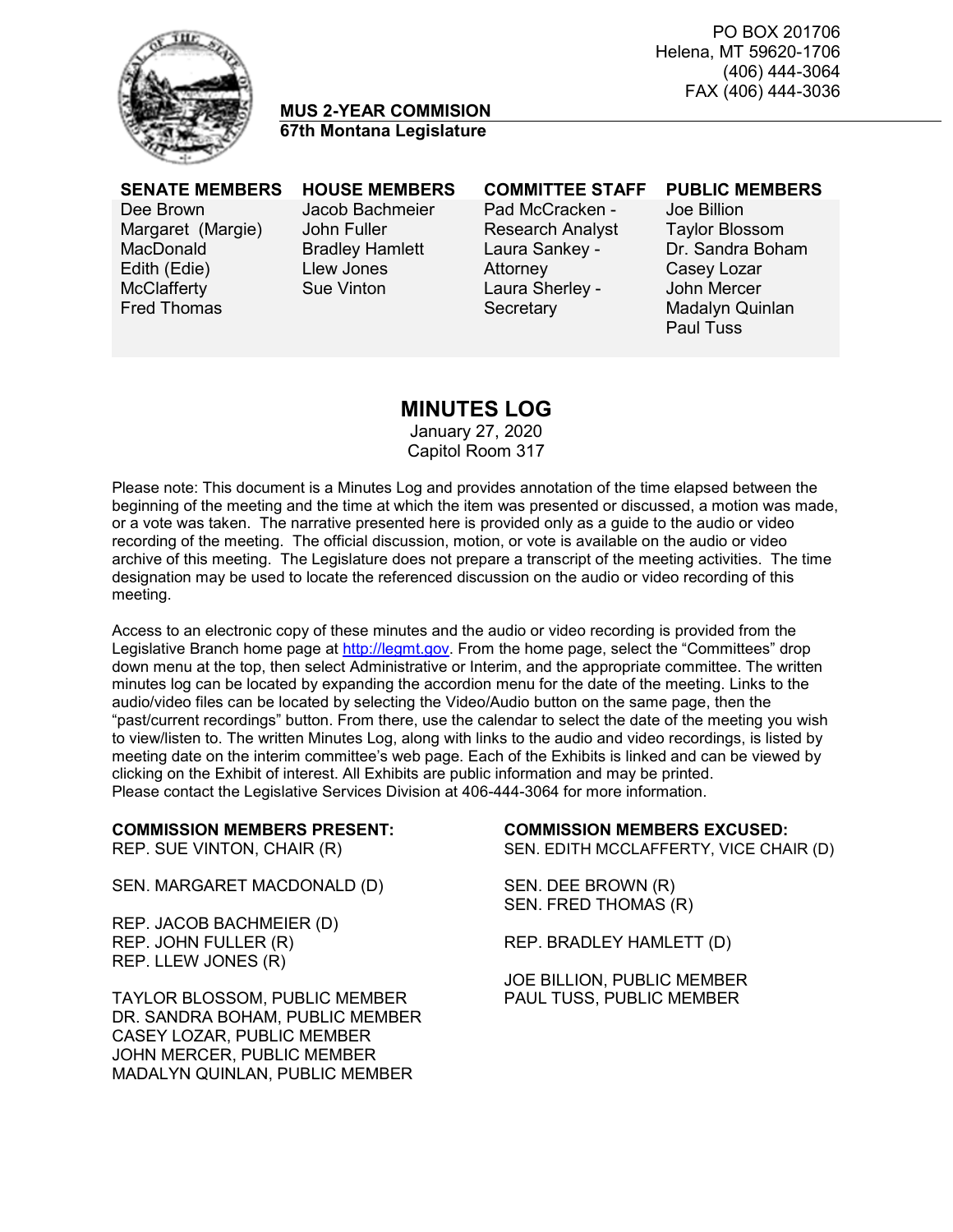### **COMMISSION STAFF PRESENT:**

PAD MCCRACKEN, Research Analyst LAURA SANKEY, Attorney LAURA SHERLEY, Secretary

### **VISITORS LIST** (**[Attachment 1](https://leg.mt.gov/content/Committees/Interim/2019-2020/HB-754-MUS-2-Year-Commission/Minutes/January-2020/MUS-Jan27-2020-At1.pdf)**)

#### **AGENDA** (**[Attachment 2](https://leg.mt.gov/content/Committees/Interim/2019-2020/HB-754-MUS-2-Year-Commission/Jan-2020/Jan-2020-FINAL-agenda.pdf)**)

#### **COMMISSION ACTIONS**

# **CALL TO ORDER -- ROLL CALL**

Rep. Vinton called the meeting to order at 10:01 a.m. The secretary took roll call.

# **REVIEW PROGRESS SO FAR AND SURVEY RESULTS**<br>10:03:20 **Mr. McCracken** (Exhibit 1) (Exhibit 2)

10:03:20 Mr. McCracken (**[Exhibit 1](https://leg.mt.gov/content/Committees/Interim/2019-2020/HB-754-MUS-2-Year-Commission/Jan-2020/MUS-2-Year-Work-Plan-Outline-Jan-2020.pdf)**) (**[Exhibit 2](https://leg.mt.gov/content/Committees/Interim/2019-2020/HB-754-MUS-2-Year-Commission/Jan-2020/Survey-results.pdf)**) (**[Exhibit 3](https://leg.mt.gov/content/Committees/Interim/2019-2020/HB-754-MUS-2-Year-Commission/Jan-2020/BC-CNA-MDMH.pdf)**) (**[Exhibit 4](https://leg.mt.gov/content/Committees/Interim/2019-2020/HB-754-MUS-2-Year-Commission/Jan-2020/GC-photonics.pdf)**) (**[Exhibit 5](https://leg.mt.gov/content/Committees/Interim/2019-2020/HB-754-MUS-2-Year-Commission/Jan-2020/GFC-Dick-Anderson.pdf)**) (**[Exhibit 6](https://leg.mt.gov/content/Committees/Interim/2019-2020/HB-754-MUS-2-Year-Commission/Jan-2020/Helena-Boeing.pdf)**) (**[Exhibit 7](https://leg.mt.gov/content/Committees/Interim/2019-2020/HB-754-MUS-2-Year-Commission/Jan-2020/Highlands-NorthWestern-Energy.pdf)**) (**[Exhibit 8](https://leg.mt.gov/content/Committees/Interim/2019-2020/HB-754-MUS-2-Year-Commission/Minutes/January-2020/MTCC Workforce Development Infographic 2020 [Panels].pdf)**) (**[Exhibit 9](https://leg.mt.gov/content/Committees/Interim/2019-2020/HB-754-MUS-2-Year-Commission/Minutes/January-2020/CTE Definitions Flyer.pdf)**)

#### **PANEL DISCUSSION WITH 2-YEAR CAMPUSES AND INDUSTRY PARTNERS**

### **Bitterroot College**

| 10:11:20 | Victoria Clark, Director, Bitterroot College (see Exhibit 3) |
|----------|--------------------------------------------------------------|
| 10:16:16 | Brittany M. Leatham-Olney, Marcus Daly Hospital              |
| 10:18:56 | Ms. Clark ( <b>Exhibit 10</b> )                              |

#### Commission questions

| 10:24:53 | Comm. Quinlan asked Ms. Clark why Bitterroot College is not a credit<br>bearing college.                                                |
|----------|-----------------------------------------------------------------------------------------------------------------------------------------|
| 10:26:56 | Comm. Quinlan asked Ms. Clark what other 2-year colleges in the state<br>have CNA programs and if those programs are associate degrees. |
| 10:27:49 | Rep. Vinton asked Ms. Clark what is preventing Bitterroot College from<br>becoming a credit bearing college.                            |
| 10:28:28 | Rep. Vinton asked Ms. Clark if Bitterroot College students are tracked<br>and if the students want to obtain college credits.           |
| 10:31:02 | Comm. Boham commented on short-term college programs and the<br>difficulties colleges face regarding funding.                           |

#### **Gallatin College**

| 10:32:28 | Stephanie Gray, Dean, Gallatin College (see Exhibit 4) |
|----------|--------------------------------------------------------|
| 10:32:55 | Jason Yager, Quantel                                   |
| 10:40:05 | Ms. Gray                                               |

# Committee questions<br>10:42:24

Rep. Vinton asked the panel how they recruit students into their program.

#### **Great Falls College**

| 10:45:07 | Susan Wolff, CEO/Dean, Great Falls College (see Exhibit 5) |
|----------|------------------------------------------------------------|
| 10:48:12 | Annie Chase, Dick Anderson Construction                    |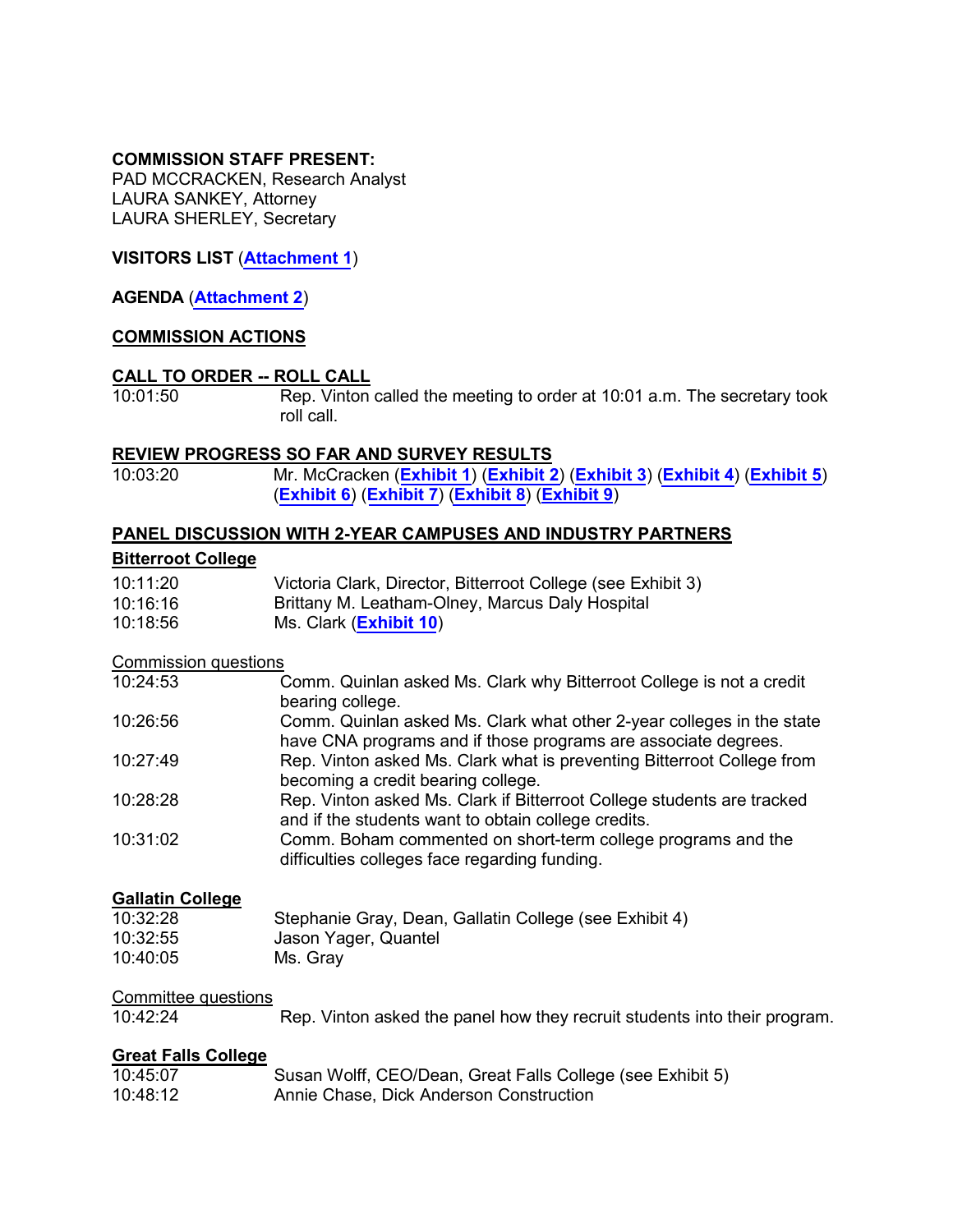# Committee questions

| 10:52:15 | Sen. McDonald asked Ms. Chase if Billings City College is considering<br>starting a Dick Anderson program at their college. Ms. Wolff also<br>responded to the question.                            |
|----------|-----------------------------------------------------------------------------------------------------------------------------------------------------------------------------------------------------|
| 10:53:39 | Comm. Quinlan asked Ms. Chase why the Dick Anderson program<br>became a registered apprentice program.                                                                                              |
| 10:54:54 | Rep. Vinton asked Ms. Chase for clarification on how students enter the<br>Dick Anderson program.                                                                                                   |
| 10:55:18 | Comm. Lozar asked Ms. Wolff and Ms. Chase what the relationship is<br>between the college and the Dick Anderson program and what effort is<br>needed for the college and business to work together. |

# **Helena College**

| 10:58:39 | Laura Vosejpka, CEO/Dean, Helena College (see Exhibit 6) |
|----------|----------------------------------------------------------|
| 11:01:08 | Jessica Hayes, Human Resources, Boeing                   |
| 11:07:18 | Ms. Vosejpka                                             |

# Committee questions

| 11:09:23 | Comm. Quinlan asked Ms. Vozejpka and Ms. Hayes if they have issues |
|----------|--------------------------------------------------------------------|
|          | recruiting students into the Boeing program.                       |
| 11:11:51 | Rep. Vinton asked Ms. Hayes if Boeing loses students to other      |
|          | companies after they graduate the program.                         |

# **Highlands College**

| 11:13:01 | Dave Gurchiek, Dean, Highlands College (see Exhibit 7) (Exhibit 11) |
|----------|---------------------------------------------------------------------|
| 11:16:05 | Dean Bentley, Northwestern Energy                                   |
| 11:20:56 | Mr. Gurchiek                                                        |
| 11:22:05 | Mr. Bentley                                                         |

# Commission questions

| 11:23:12 | Comm. Mercer asked Mr. Gurchiek and Mr. Bentley if there are enough<br>positions at Northwestern Energy for all the student applicants.                                     |
|----------|-----------------------------------------------------------------------------------------------------------------------------------------------------------------------------|
| 11:25:29 | Comm. Mercer commented on students being advised by colleges and<br>businesses on the choices they have for study programs.                                                 |
| 11:27:09 | Rep. Fuller commented on the cost to students on 2-year versus 4-year<br>degree programs.                                                                                   |
| 11:28:28 | Mr. McCracken asked Mr. Gurchiek to discuss the tuition cost of 2-year<br>programs versus 4-year programs. Ms. Vosejpka also responded to the<br>question.                  |
| 11:29:49 | Rep. Vinton asked Mr. Gurchiek for clarification if credits through his<br>college program are all transferrable. Ms. Wolff also responded to the<br>question. (Exhibit 12) |

# **Discussion**

| 11:33:42 | Commission discussion                                          |
|----------|----------------------------------------------------------------|
| 11:41:42 | Comm. Quinlan asked Ms. Gray for clarification on her comments |
|          | regarding the need for 2-year degrees versus 4-year degrees.   |
| 11:43:08 | Commission discussion                                          |

# **LUNCH**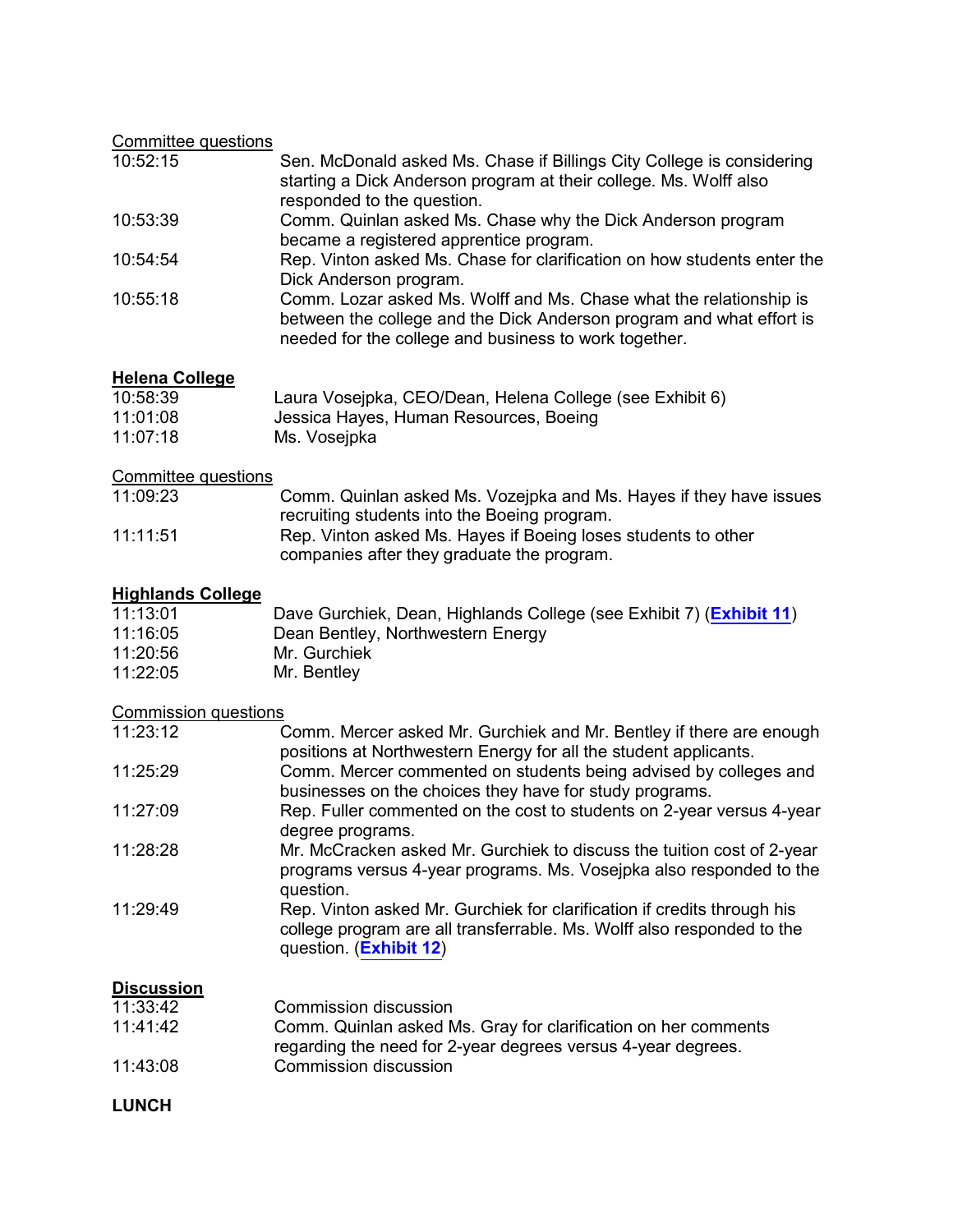### **EXPLANATION OF MUS FUNDING WITH FOCUS ON 2-YEAR AND CTE**

| 13:13:43                   | Tyler Trevor, Deputy Commissioner of Higher Education, OCHE                                                                       |
|----------------------------|-----------------------------------------------------------------------------------------------------------------------------------|
| <b>Committee questions</b> |                                                                                                                                   |
| 13:20:07                   | Rep. Vinton asked Comm. Trevor how the revenue brought in by<br>professors doing research is allocated.                           |
| 13:26:21                   | Rep. Jones asked Comm. Trevor to comment on the success of<br>performance metrics.                                                |
| 13:30:19                   | Rep. Jones commented on the 60% increase of Montana State University<br>(MSU) 4-year completion rates due to performance metrics. |
| 13:30:56                   | Comm. Trevor continued his presentation.                                                                                          |

#### **Committee questions**

| 13:33:08 | Comm. Quinlan asked Comm. Trevor if OCHE has collected data on                                                                          |
|----------|-----------------------------------------------------------------------------------------------------------------------------------------|
|          | students who are enrolled in non-credit bearing courses.                                                                                |
| 13:35:34 | Comm. Quinlan asked Comm. Trevor if students are awarded certificates                                                                   |
|          | for course completion from non-credit bearing colleges.                                                                                 |
| 13:37:04 | Rep. Vinton asked Comm. Trevor to discuss how students who are<br>eligible in multiple categories fit in the performance funding model. |

#### **2-YEAR AND CTE MARKETING EFFORTS AND NEW PORTAL DEMO**

| 13:38:39 | Brock Tessman, Deputy Commissioner of Higher Education, OCHE           |
|----------|------------------------------------------------------------------------|
|          | (Exhibit 13)                                                           |
| 13:45:44 | Kelly Cresswell, Executive Director, Reach Higher Montana (Exhibit 14) |

### **Committee questions**

| 14:06:20 | Rep. Jones asked Mr. Tessman if digital academy has become a single<br>point access for dual enrollment.                               |
|----------|----------------------------------------------------------------------------------------------------------------------------------------|
| 14:09:20 | Rep. Jones asked Mr. Tessman for clarification of the dual enrollment<br>process in digital academy.                                   |
| 14:14:13 | Comm. Mercer asked the panel if there is a single access point where<br>careers and their associated wages are discussed and compared. |
| 14:19:55 | <b>Commission discussion</b>                                                                                                           |

#### **PANEL DISCUSSION ON COLLEGE/CAREER GUIDANCE AND RESOURCES FOR MIDDLE AND HIGH SCHOOL STUDENTS**

| 14:25:48 | Ellen Ryter, School Counselor, Hamilton High School, and Director on       |
|----------|----------------------------------------------------------------------------|
|          | Montana School Counselor Association Board                                 |
| 14:31:11 | Teresa Majerus, School Counselor, Lewistown Junior High School             |
| 14:39:12 | Eric Croft, Automotive Teacher, Capitol High School, and Vice President of |
|          | Montana Association for Career & Technical Education                       |
| 14:45:57 | Bo Bruinsma, Career Coach, Billings Public Schools                         |

### **Committee questions**

| 14:52:39 | Rep. Vinton asked Mr. Bruinsma if the Billings Works program is through |
|----------|-------------------------------------------------------------------------|
|          | the Big Sky Economic Development Association (EDA).                     |

- 14:53:22 Kelly Cresswell, Executive Director, Reach Higher Montana
- 14:54:22 Scott Eychner, Workforce Services Division Administrator, Montana Department of Labor and Industry